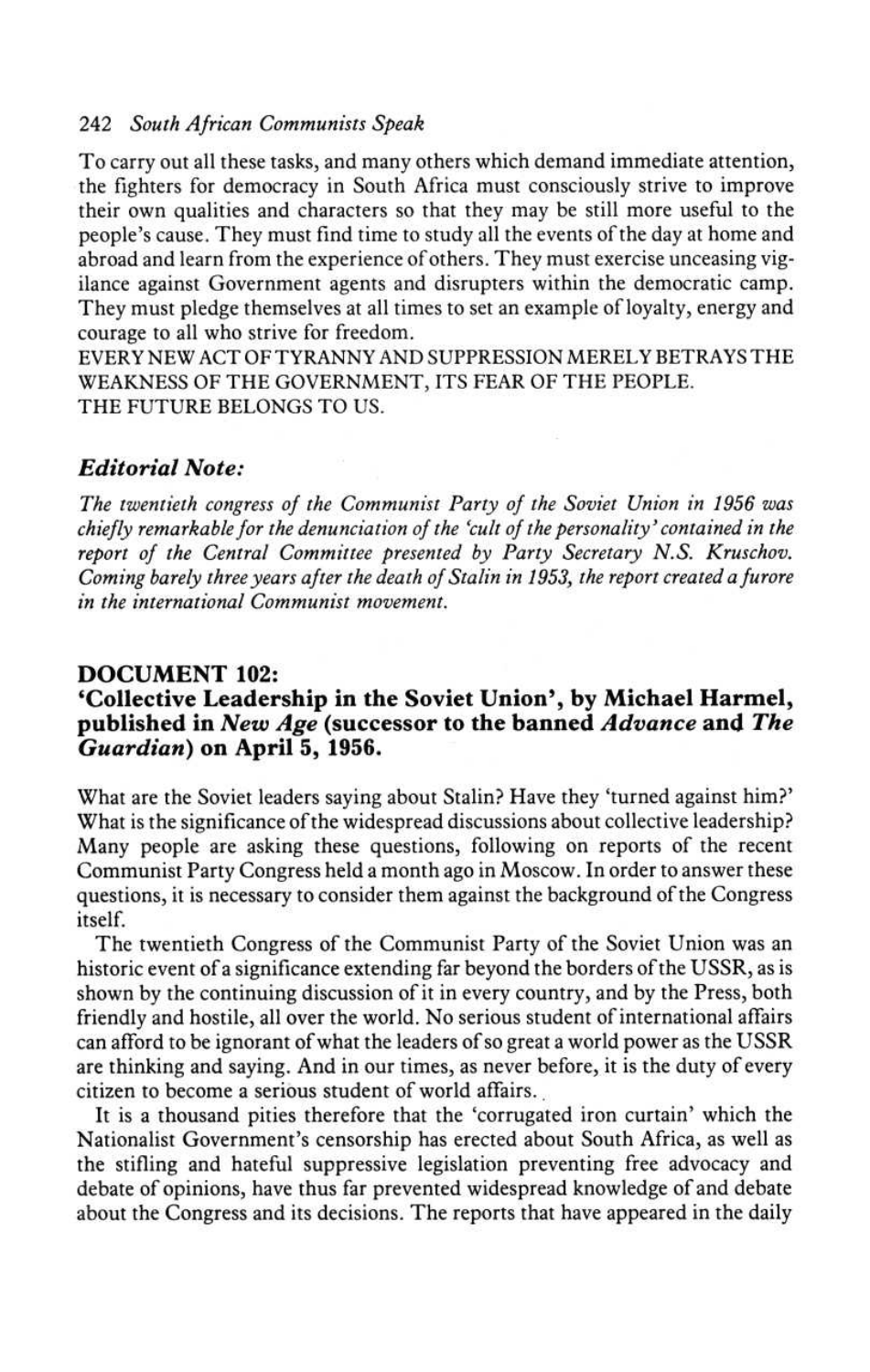## Underground Resistance and Armed Struggle 243

newspapers, in which facts and `quotations' from speeches were inextricably mingled with the obviously biased comments of the battery of anti-Soviet `experts', have done more to create confusion than to spread information .

### WIDE RANGE

The reports placed before the Congress, and its decisions, cover a wide, comprehensive area of international and Soviet affairs. The main report of the Central Committee, presented by Mr N.S.Krushchov, is a remarkable document, containing some 50,000 words, and covering an extraordinarily wide range of subjects .

The report declares that socialism has spread beyond the borders ofthe USSR to a vast area embracing 900 million people, a world system of socialism existing side by side with the world system of capitalism; that the two systems can and should continue to exist side by side in peace ; and that war is neither inevitable nor desirable . It discusses the `infamous' system of imperialist colonialism, which it says is doomed-nearly half the human race has won freedom from colonial rule in the past decade; the final abolition-of colonialism is now an urgent question on the agenda of history. The varied forms of transition to socialism in different countries; the need for rapprochement and collaboration between the wings of the labour movement which have parted company politically for so long; the long-term foreign policy of the USSR -all these matters were passed in review by the Congress.

Another momentous section of its deliberations dealt with sweeping advances in the development of the USSR, where overall industrial output has been multiplied by more than 20 times since 1929 . And much time was spent in discussion of the next Five-Year Plan, terminating in 1960, in which further extraordinary increases of production are scheduled, and provision is made for a general increase of wages by an average of 30 per cent and a seven-hour day for all workers (six hours for miners).

### SELF-CRITICISM

The report and discussions were informed throughout by a spirit of searching selfcriticism of weaknesses and omissions, errors and failure, in a wide variety of field of activity. The work of the Party at every level, and not least of the Central Committee itself, was subjected to penetrating analysis: industry, agriculture, cultural activity, research, education: none were spared from criticism.

I have mentioned all these weighty problems tackled by the Congress, not in order to elucidate them, but merely to convey some conception of the broad scope and perspectives of the Congress. Without such a conception it is impossible to evaluate properly the significance of the dicussions on collective leadership and the cult of the individual.

### STALIN'S ROLE

It is difficult and painful for the Soviet people and their leaders-and this,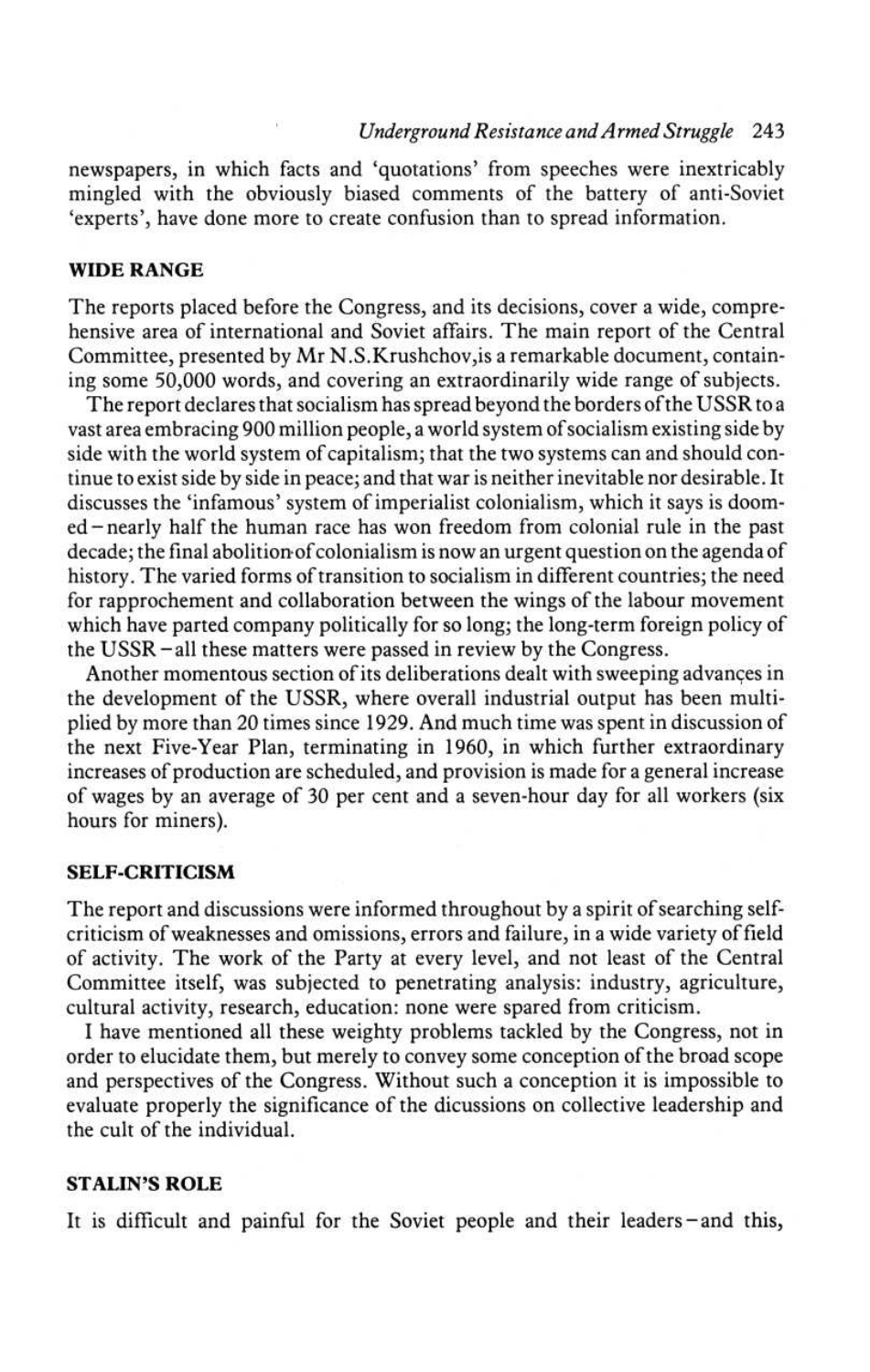## 244 South African Communists Speak

perhaps, is one of the reasons why it was done in a closed, private session of the Congress-to re-evaluate objectively and critically the role of the late Joseph Stalin . For Stalin rendered services of incalculable value to the cause to which he devoted his life. He was foremost in the stern struggle against the Trotskyites, Bukharinites and other traitors and saboteurs, who sought to undermine the country and to divert it from the course charted for it by Lenin. His name is inseparably linked with the heroic struggles of the Soviet people to achieve the rapid development of industry and the collectivisation of agriculture-the indispensable economic base without which the USSR would surely have been defenceless against Hitler's mechanised divisions .

No one can detract from these and other great accomplishments and achievements of Stalin, whose place in history remains secure . But at the same time, it became essential to correct the false picture that, in his later years, was built up of Stalin as an infallible miracle-worker, standing above and separate from his Party and his colleagues. This idealisation, in which he acquiesced, led gradually to a position where the democratic procedures laid down in the rules of the Party were neglected, and where the principles of collective leadership were violated and replaced often by personal leadership.

Decisions taken by an individual, no matter how brilliant and talented he may be, are invariably more prone to be at fault than decisions hammered out in collective discussion. Stalin, inevitably, made mistakes. He erred, in the opinion of his comrades, in disregarding specific warnings of the impending Nazi attack in 1941, in his handling of post-war relations with Yugoslavia, and in other matters detailed by Krushchov at the special session. Why, it may be asked, was it necessary three years after his death to draw attention to these mistakes? Apart from the requirements of historical accuracy, it seems incontestable that the myth of an `infallible' leader can be extirpated only by frankly revealing the errors that he made.

One does not, however, have the impression that the sole responsibility for the undesirable cult of the individual is now being laid at the door of one man alone. On the contrary, the present condemnation of the trend seems to be in the nature of frank self-criticism, in line with the general tone of the Congress .

#### SERIOUS RESULTS

Violations of collective leadership have had other serious consequences . Once arbitrary decisions are tolerated at any level, it is impossible to avert the spreading of the infection throughout the organism . It is said that Stalin developed an exaggerated and incorrect theory of the intensification of the class struggle after the defeat of capitalism and that this led to an overemphasis on the role ofthe Security services, in which they became a law unto themselves, above the Party and Government alike . This enabled elements like the Beria gang, having gained control of the Security services, to defy socialist law and procedure and to frame up innocent people on false charges, for motives of their own . Again, attempts were made, as in Beria's Party history of the Caucasus, to manipulate and tamper with historical facts .